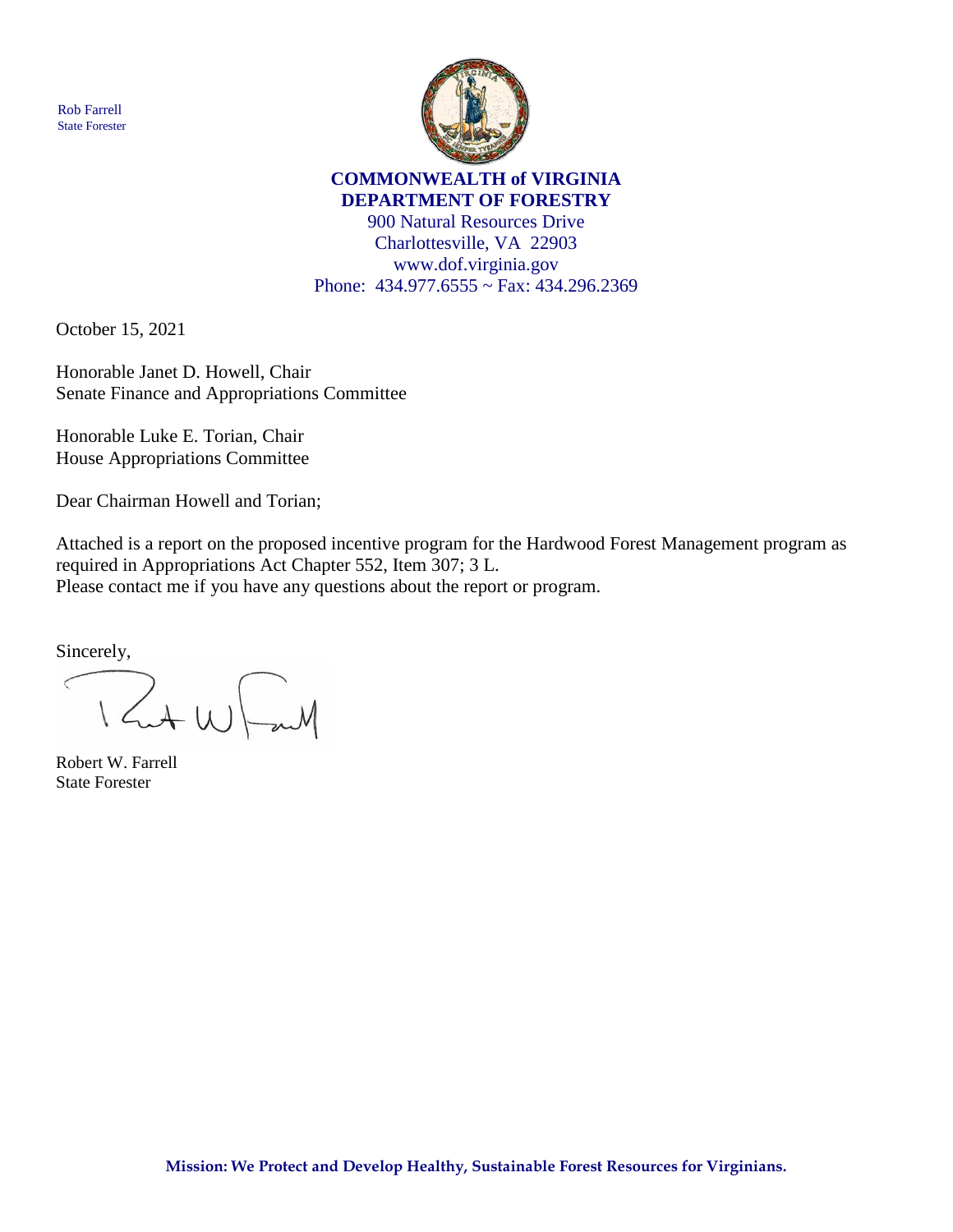Report on the Proposed Incentive Program

for Hardwood Forest Management

Appropriations Act, Chapter 552, Item 107; 3 L

VDOF Contact: State Forester Rob Farrell

[rob.farrell@dof.virginia.gov](mailto:rob.farrell@dof.virginia.gov)

(757) 810-6943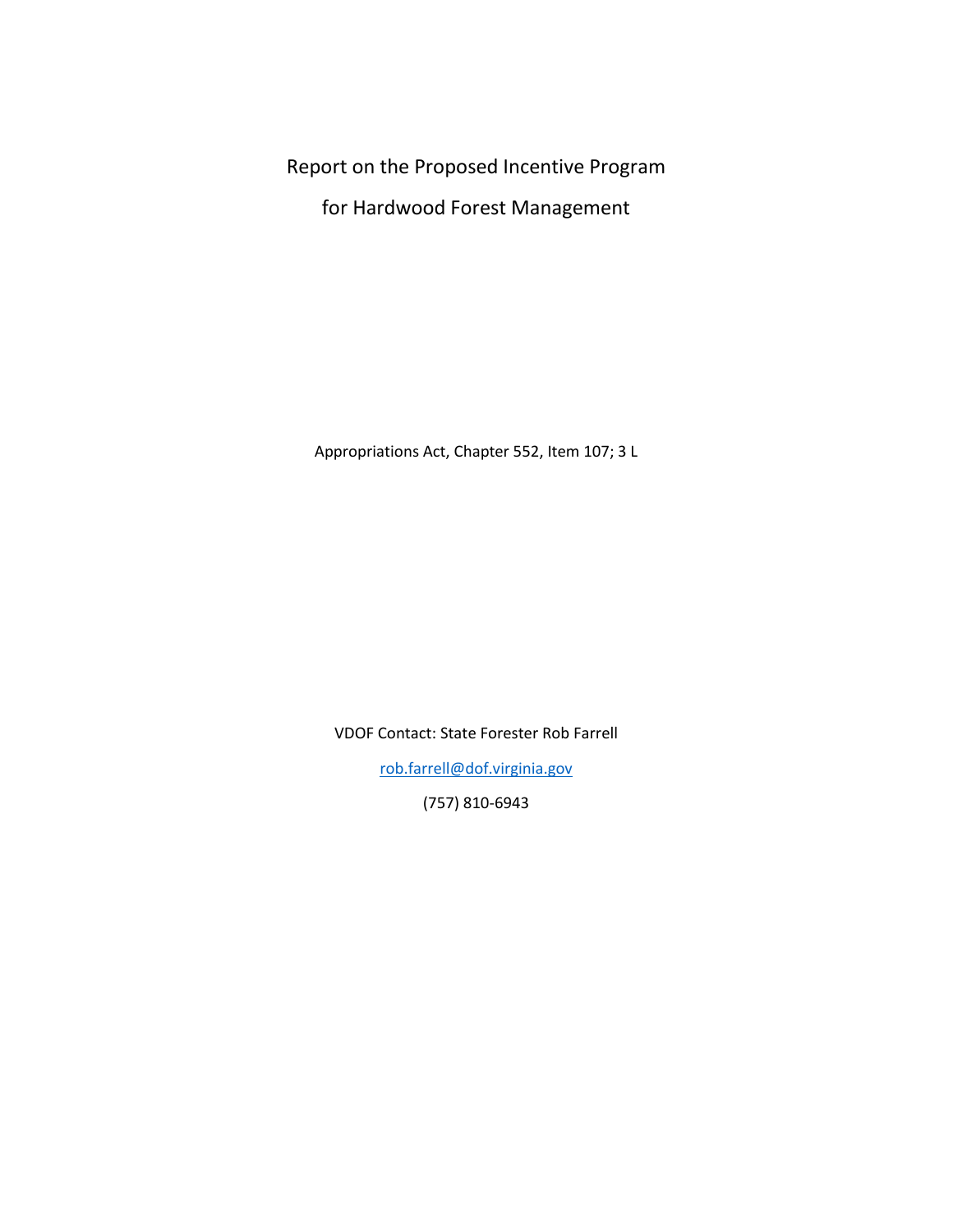## **Report on the Proposed Incentive Program for Hardwood Forest Management**

# **Prepared for Chairs of the House Appropriations and Senate Finance Appropriations Committee**

## **By The Virginia Department of Forestry**

### **October, 2021**

The Budget Bill of the 2021 Virginia General Assembly established funding for a Hardwood Forest Habitat Initiative. As part of the Bill, the State Forester is directed to provide to the Chairs of the House Appropriations and Senate Finance Appropriations Committee this report on the proposed landowner incentive program for hardwood forest management identifying (i) potential hardwood forest operators eligible for participation in the program; (ii) effective forest management practices and potential landowner incentives; (iii) the amount of revenue collected annually from existing hardwood forest operations subject to the Forest Products Tax pursuant to Chapter 16 of Title 58; and (iv) the estimate annual costs and long term benefits of the Hardwood Forest Habitat program.

- **i. Potential Hardwood Forester Operators eligible for participation in the program:** The State Forester and Department of Forestry (VDOF) staff have developed procedures for the landowner incentive program. The program will be called the Hardwood Habitat Incentive Program (HHIP). Eligibility criteria will be as follows:
	- Private forest landowners in Virginia
	- A minimum of five acres and a maximum of 100 acres per landowner per year
	- Landowner agrees to keep practice in place for a minimum of 10 years
- ii. **Effective forest management practices and potential landowner incentives:** The type of forestry practices qualifying for HHIP assistance will include any method recommended by the Board of Forestry and approved by the State Forester and will initially include:
	- Liberation, controlling live, standing trees and/or shrubs following a timber harvest operation, by means of chemical, mechanical or hand methods.
	- Crop Tree Release (CTR), controlling competing vegetation from three to four sides of a tree identified to be grown until the final harvest, by means of chemical, mechanical or hand methods. Primarily applied during the stem exclusion stage.
	- Timber Stand Improvement (TSI), controlling less-desirable trees, vines, and occasionally large shrubs to achieve the desirable stocking of the best-quality trees by means of chemical, mechanical or hand methods.
	- Prescribed Burning (including firebreak construction), the skillful application of fire to natural fuels that will allow confinement of the fire to a predetermined area and at the same time will produce certain planned benefits. Firebreak, a constructed barrier utilized to stop or check prescribed fires in the predetermined area, is included with this practice.
	- Stand Marking (Professional Forester), the process of indicating what trees are to be cut or otherwise treated, usually done by one spot of paint between eye level and the base of the tree.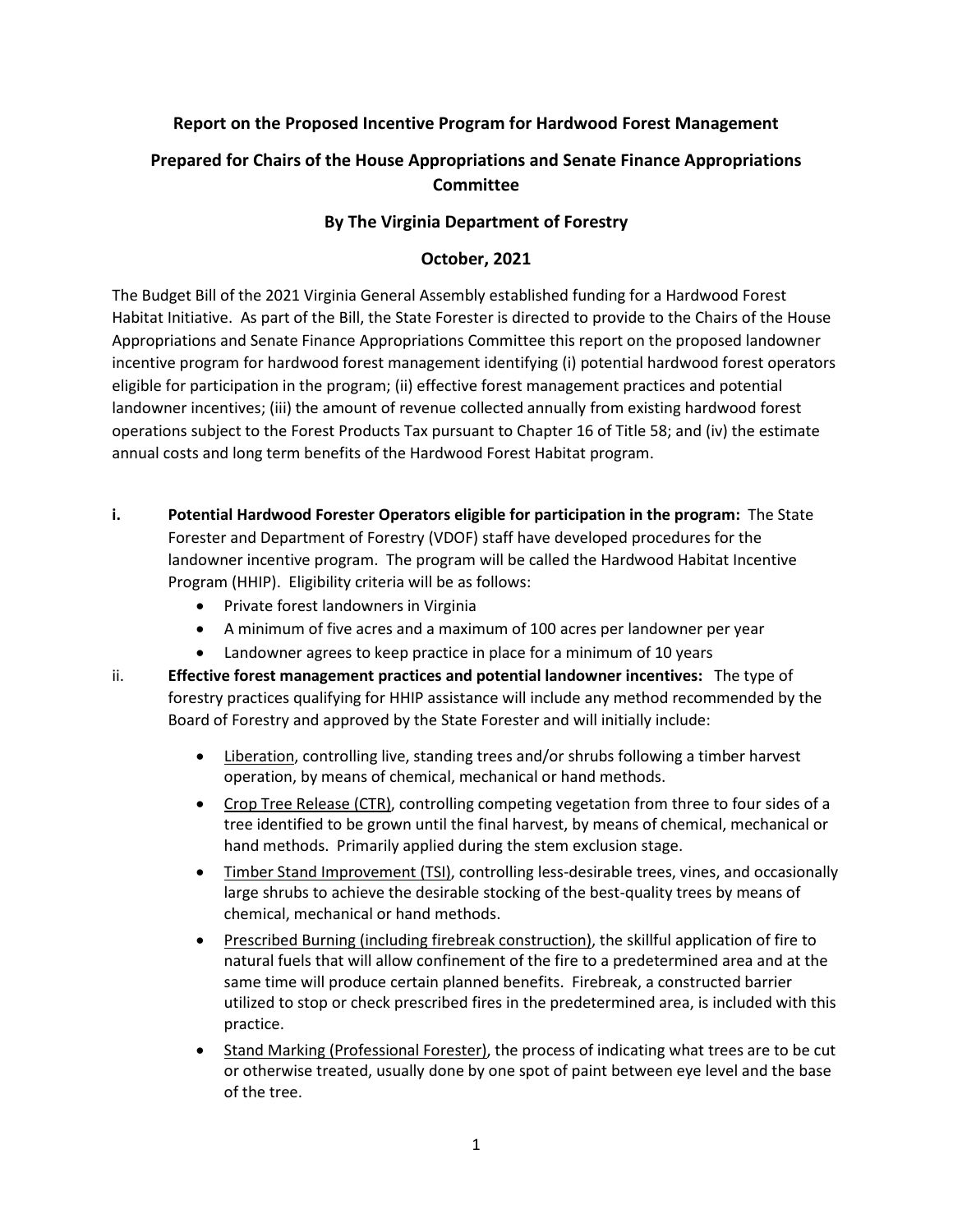• Competing Vegetation Control (invasive or native), managing vegetation that impedes development of the desired trees by means of chemical, mechanical or hand methods.

The initial assistance rates per project type are:

| Table 1. FY 2022 Hardwood Habitat Incentive Program Project Summary and<br>Rates |                                     |
|----------------------------------------------------------------------------------|-------------------------------------|
| <b>Project type</b>                                                              | Rate: 60% of Cost, Not to<br>Exceed |
| Liberation Cut (eliminate poor quality trees following<br>harvest                | \$85.00/acre                        |
| Crop Tree Release (CTR)                                                          | \$80.00/acre                        |
| Timber Stand Improvement (TSI)                                                   | \$85.00/acre                        |
| Prescribed Burning (including firebreak constructions                            | \$25.00/ace                         |
| <b>Stand Marking</b>                                                             | \$40.00/acre                        |
| Competing Vegetation Control (invasive or native)                                | \$80.00/acre                        |

# **iii. The amount of revenue collected annually from existing hardwood forest operations subject to the Forest Products Tax pursuant to Chapter 16 of Title 58**

The five year average of the hardwood portion of the Forest Products Tax is \$338,196. The most current year information (FY2020) is \$313,575.

#### **iv. Estimated annual costs and long term benefits of the Hardwood Forest Habitat Program**

Below is a breakdown of the first year (2021-22) costs of the Hardwood Forest Habitat Program:

| Table 3. Hardwood Forest Habitat Program Costs 2021-2022 |           |
|----------------------------------------------------------|-----------|
| Category                                                 | Amount    |
| Landowner Incentives                                     | \$350,000 |
| <b>VDOF Hardwood Coordinator (includes</b>               | \$128,408 |
| salary, fringe and indirect)                             |           |
| <b>Supplies</b>                                          | \$4,434   |
| Vehicle (first year only)                                | \$39,000  |
| Total, VDOF budgeted amount                              | \$521,842 |
| <b>Estimated DOF</b><br>implementation                   | \$127,604 |
| cost                                                     |           |
| Total estimate FY22 Cost                                 | \$649.446 |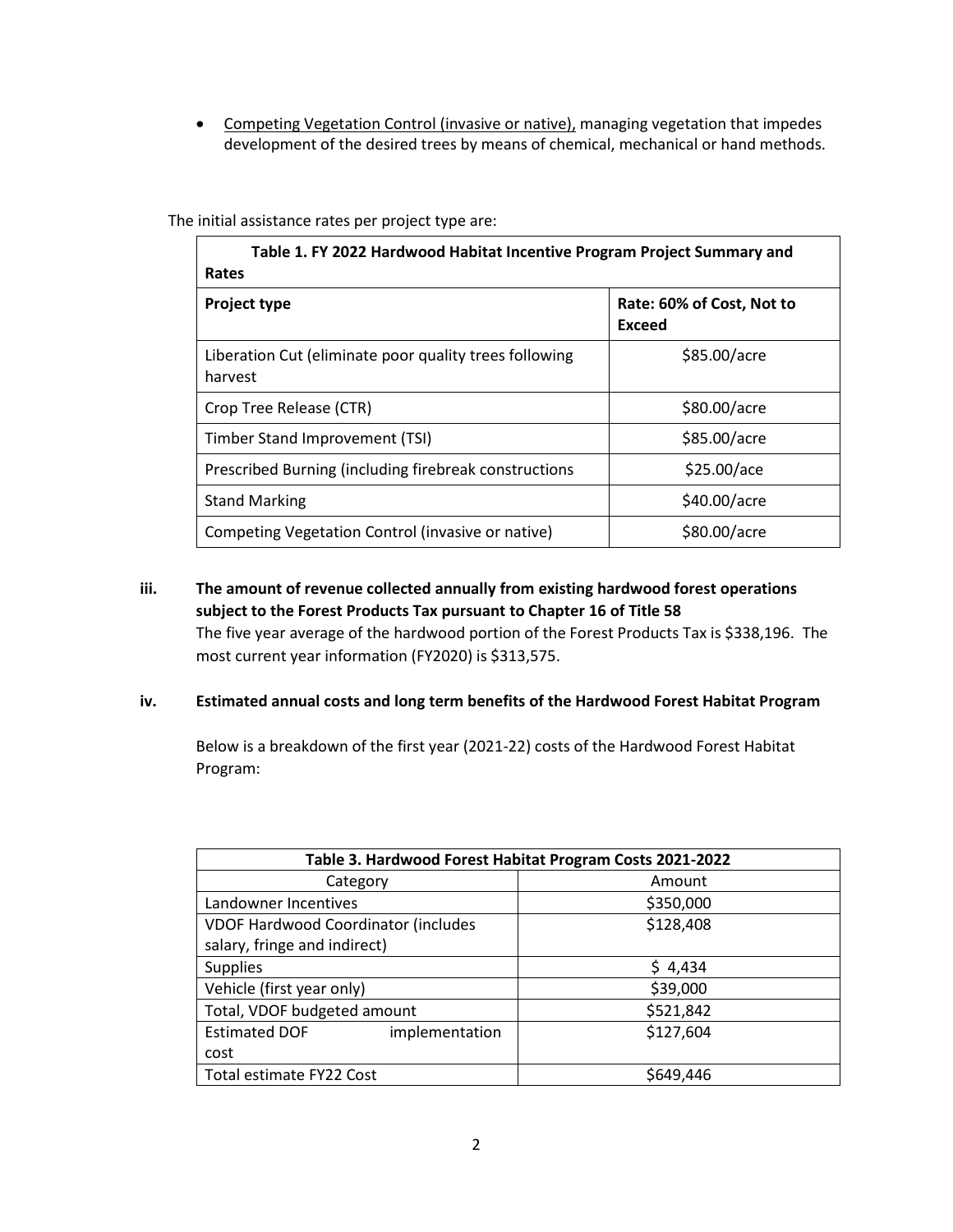The direct annual cost for the program will be the total, less the one time vehicle purchase or \$482,842. Other cost will be that for agency foresters to service the projects through inspections, data collection, and landowner interaction, and VDOF finance staff to process applications and payments. As the program is just beginning, we do not have an actual number of projects, acres, or VDOF time invested. But, an estimated accomplishment of 146 projects, with an average size of 30 acres per project would result in 4,400 acres improved. Agency costs include field and administrative staff time, fringe, and overhead. Again, the program is just beginning but a cost can be estimated based upon agency time and cost associated with similar VDOF incentive programs. This DOF implementation cost per project is \$875 or, based upon 146 projects, a cost of \$127,604.

#### **Long term benefits:**

The program will foster more healthy, diverse, productive and resilient forests along with improved wildlife habitats. Hardwood forests are by nature, long term and current treatments will result in long term improvements and gains. Hardwood forest managers recognize this and the planning horizon involves growth through the cycle of a hardwood forest, often 80 to 100 years or more. The practices will affect overall tree condition and health, promote better tree growth and favor tree species more suitable for wildlife habitat, timber and diverse stands of native trees. Investments made today will positively influence conditions for decades.

Hardwood forests provide a variety of benefits including habitat, watershed protection, aesthetic values, recreational opportunities, carbon capture, as well as production of forest products. The benefits are highly important. However, they are not easily monetized. There are many variables that affect forest conditions and the resulting benefits, including site and soil conditions and past management and use. Because of this, the benefits discussion will focus on how the planned practices will affect and achieve improvements in the following desirable forest stand conditions:

- Tree density, stocking, and distribution and arrangement. Stands with optimal density exhibit good growth, vigor, health and value potential.
- Tree species composition that best meet objectives and site conditions
- Competition to desirable trees is minimized
- Regeneration of a new stand of trees is assured when appropriate

Below are the practices initially available through the program and desirable outcomes and benefits that will result from application of these practices.

- a. **Liberation cut**: This practice removes trees of poor quality or species, unhealthy, or damaged trees left following a harvest and liberates young, vigorous and healthy trees by providing them with freedom to grow and thrive. Untreated, such sites seldom yield desirable benefits. This treatment is done in the beginning stage of a new stand and helps to assure establishment of a high quality and vigorous stand of desirable tree species. The benefit of this practice will carry through the entire life of the stand.
- b. **Crop Tree Release**: Crop trees in younger forests are chosen because they are the best and most desirable species or individuals to meet the specific stand objective. Competing trees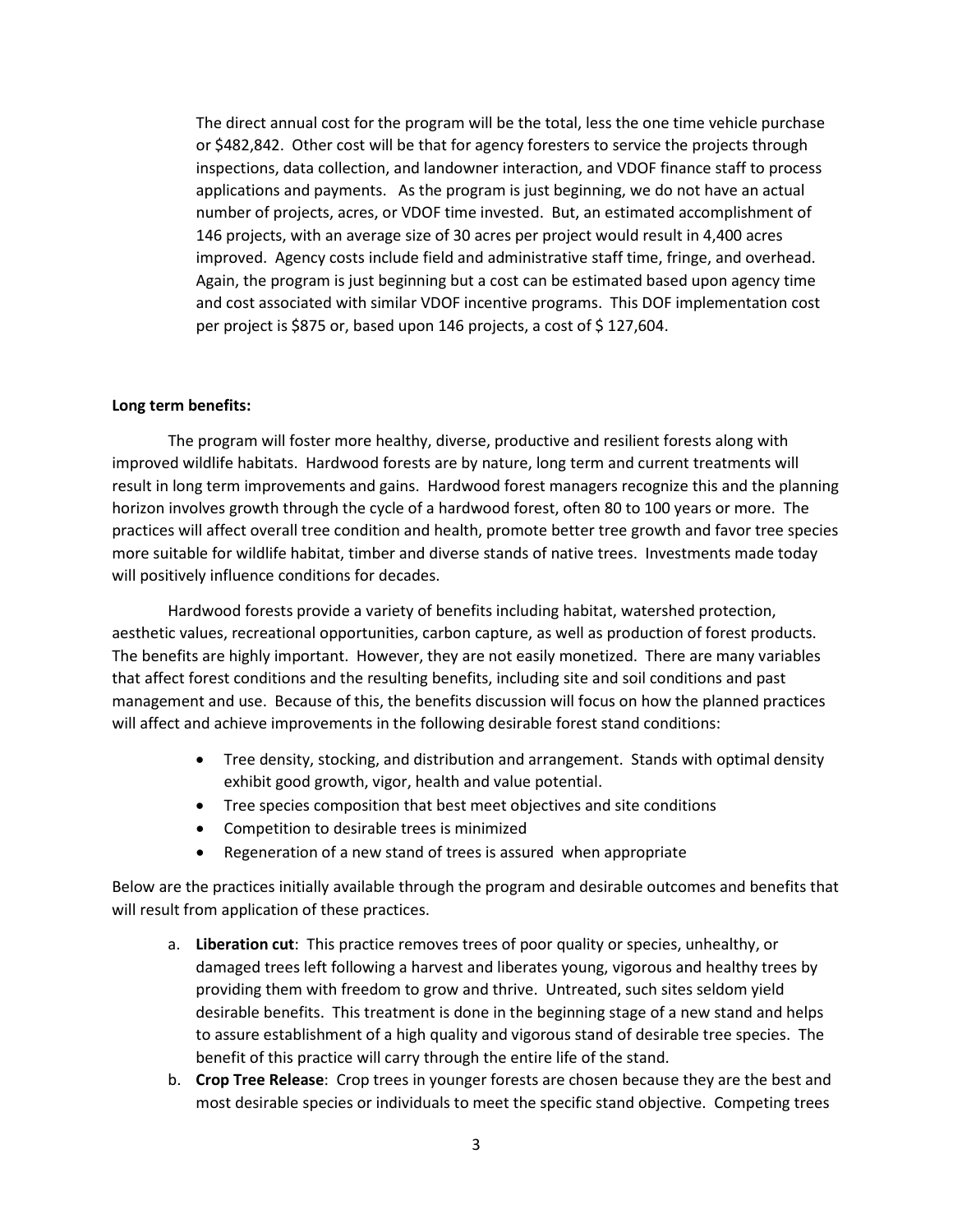around them are cut or controlled, resulting in stronger and more robust growth, health, and development of crop trees. This practice is done at an early age of hardwood stand development (age 10 to 20). It favors and increases growth on the best trees, resulting in long-lasting benefit through the end of the growth cycle, often an additional 60 to 70 years. While the term 'crop tree' typically refers to a timber income objective, this practice is also effective for promoting desirable trees for other landowner objectives such as increasing nut production for wildlife.

- c. **Timber stand improvement (or forest stand improvement).** This practice benefits stands and desirable trees by removing or controlling trees or other plants that may be impeding or affecting their development. The practice can be implemented during various ages of stand development including young, intermediate-aged, or older stands. It can serve to enhance the growth and health of the best trees by removing those which would impede them. When implemented later in the life of the stand, it can be important for creating conditions that are favorable for naturally establishing new trees (regeneration) for the next stand. By doing so, this benefit extends toward the next generation of hardwood forests.
- d. **Prescribed Burning**: Prescribed, or controlled burning can be a useful tool to assist in stand development in several ways – to favor tree species composition that favor fire-adapted species like oaks; to reduce less-desirable trees or plants. It can be used to prepare and encourage conditions favorable for regeneration of a new forest; create favorable conditions for many wildlife species and non-forest plant communities; and to help manage fuel levels that may aid in reducing damage should wildfire occur. Prescribed burning can be very cost-effective when compared to other methods to achieve desirable stand conditions.
- **e. Stand Marking:** While not an actual stand treatment, this practice involves having a forestry professional designate (mark) trees to remove, or leave before any practice is applied. This assures proper implementation of the prescription to achieve the desired stand condition.
- **f. Competing Vegetation Control:** Competing vegetation (invasive or native) can significantly impact or even prevent achieving landowner objectives. Removing competing plants can be done at any stage of stand development as needed, potentially providing many years of benefit.

#### **Benefits Discussion:**

**Direct benefits**: The hardwood incentive program will offset a portion of landowner costs for implementing recommended practices. In the first year, \$350,000 will be allocated for cost assistance payments to participating landowners, a direct benefit to participating landowners. The program will cover 60 percent of project costs, so the landowners will contribute an additional 40%, or approximately \$233,000, for a total direct investment of \$583,000 or benefit is anticipated in the first year of the program.

**Financial benefit to landowners**: As noted, long term financial analysis can be difficult to accurately determine due to the highly variable nature of hardwood forests, and the difficulty of predicting costs, revenues, and discount rates over such a long planning horizon. Crop Tree Release is one practice that has been shown to improve the growth and value of the selected trees and shorten the time to maturity, resulting in an increase in net present value of up to three times that of an untreated stand.